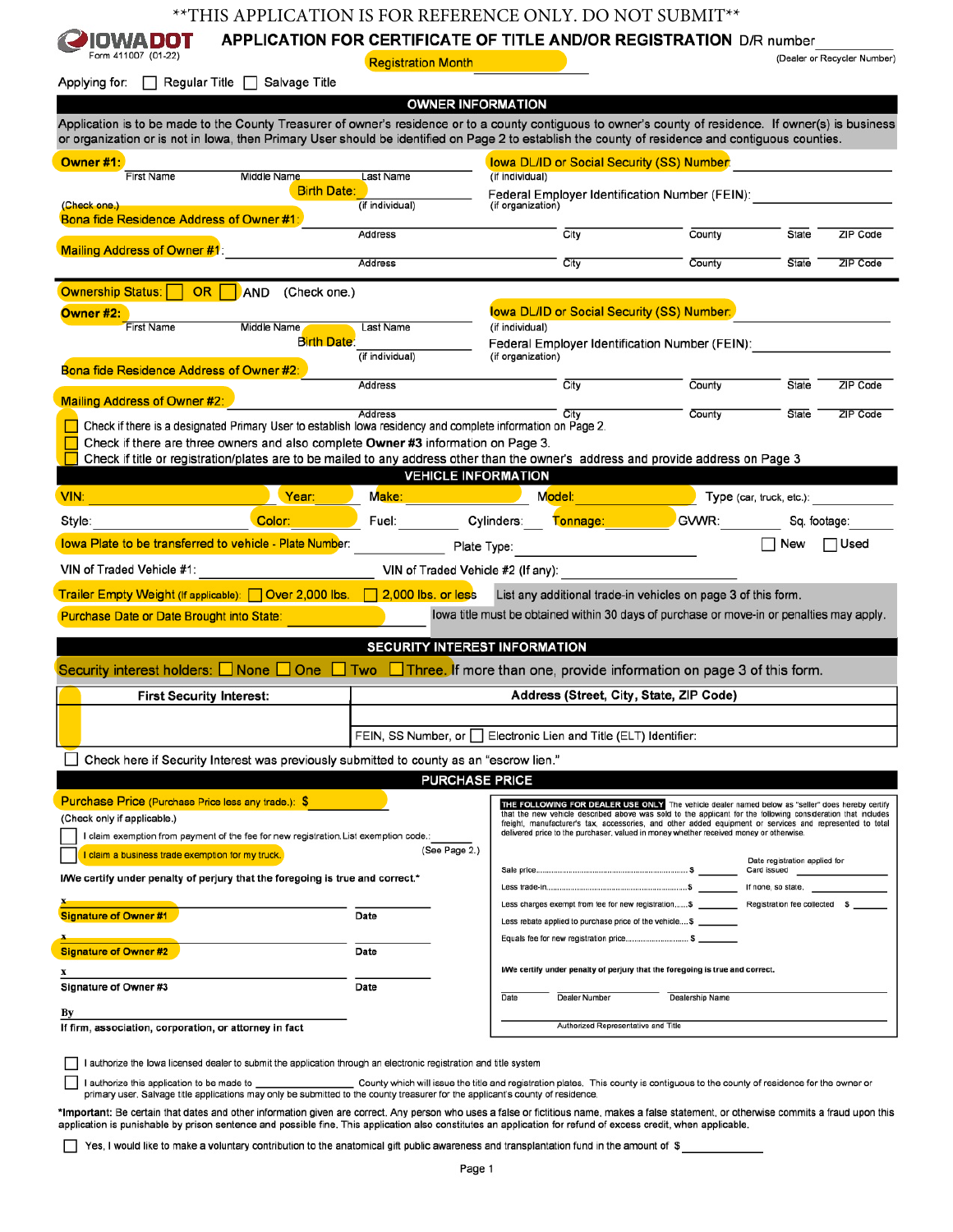

## \*\* THIS APPLICATION IS FOR REFERENCE ONLY. DO NOT SUBMIT\*\* APPLICATION FOR CERTIFICATE OF TITLE AND/OR REGISTRATION

**VIN** 

County

County

**State** 

State

ZIP Code

ZIP Code

Supplemental Information (do not submit this page if it is blank)

PRIMARY USER INFORMATION (Complete only if the vehicle is owned by a non-resident or by a firm, association, or corporation.) lowa DL/ID or Social Security (SS) Number: Primary User #1: First name Middle name Last name (if individual) Birth Date; Federal Employer Identification Number (FEIN): (if individual) (if organization) Bona fide Residence Address of Primary User #1:  $\overline{C}$ ity County State ZIP Code Address Mailing Address of Primary User #1: Address City County State -ZIP Code Primary User #2: lowa DL/ID or Social Security (SS) Number: **First Name** Middle Name Last Name (if individual) **Birth Date:** Federal Employer Identification Number (FEIN); (if individual) (if organization)

| Bona fide Residence Address of Primary User #2: |  |
|-------------------------------------------------|--|
| Mailing Address of Primary User #2:             |  |

FEE FOR NEW REGISTRATION - EXEMPTIONS

 $\overline{City}$ 

 $\overline{\text{City}}$ 

If claiming an exemption from payment of the fee for new registration, check the appropriate box below and complete any required additional information. Any applicable exemption code must be listed above the signature line of this title application form.

Address

**Address** 

| UT01 - Transfer by gift, please explain.                                                                                                                                                                                                                                                                                                                                                           |                                                                        |  |  |
|----------------------------------------------------------------------------------------------------------------------------------------------------------------------------------------------------------------------------------------------------------------------------------------------------------------------------------------------------------------------------------------------------|------------------------------------------------------------------------|--|--|
| UT02 - Purchase is one of the following nonprofit or government organizations:                                                                                                                                                                                                                                                                                                                     |                                                                        |  |  |
| a. Rehabilitation facility.                                                                                                                                                                                                                                                                                                                                                                        | b. Rehabilitation facility for mentally challenged children.           |  |  |
| c. Care facility (residential/intermediate for the mentally challenged).                                                                                                                                                                                                                                                                                                                           | d. Care facility (residential) for the mentally ill.                   |  |  |
| e. Educational institution (private, nonprofit).                                                                                                                                                                                                                                                                                                                                                   | f. Free-standing hospice facility.                                     |  |  |
| g. Government.                                                                                                                                                                                                                                                                                                                                                                                     | h. Hospital licensed under Iowa Code 135B.                             |  |  |
| i. Community health center.                                                                                                                                                                                                                                                                                                                                                                        | Migrant health center.                                                 |  |  |
| k. Community mental health center.                                                                                                                                                                                                                                                                                                                                                                 | I. Legal aid organization.                                             |  |  |
| m. Non-profit private museum.                                                                                                                                                                                                                                                                                                                                                                      | n. Non-profit art center.                                              |  |  |
| o. Non-profit organ procurement organization.                                                                                                                                                                                                                                                                                                                                                      |                                                                        |  |  |
| $UT03 -$<br>a. Vehicle transferred from a sole proprietorship or partnership to a corporation or limited liability company (or vice versa) with the ownership<br>remaining exactly the same and for the purpose of continuing the same business.<br>b. Corporate merger - vehicle transferred pursuant to statute to the surviving corporation for no consideration, the merging corporation being |                                                                        |  |  |
| dissolved the moment the merger occurs and receiving no benefit from the merger.                                                                                                                                                                                                                                                                                                                   |                                                                        |  |  |
| Termination Date of Prior Business:                                                                                                                                                                                                                                                                                                                                                                |                                                                        |  |  |
|                                                                                                                                                                                                                                                                                                                                                                                                    | Date of Creation of New Entity:                                        |  |  |
| UT04 - Purchased by a licensed dealership for resale. Dealer License number:                                                                                                                                                                                                                                                                                                                       |                                                                        |  |  |
| UT05 - Purchased for rental, Purchaser's Sales Tax Permit Number:                                                                                                                                                                                                                                                                                                                                  |                                                                        |  |  |
| UT06 - Leased vehicle used solely in interstate commerce.                                                                                                                                                                                                                                                                                                                                          |                                                                        |  |  |
| UT07 - Vehicle registered and/or operated under lowa Code 326 (reciprocity) with gross weight of 13 tons or more and with 25 percent of the<br>mileage outside of lowa. Both weight and mileage must be met for the first four years of operation to be eligible for the exemption.                                                                                                                |                                                                        |  |  |
| UT08 - Other                                                                                                                                                                                                                                                                                                                                                                                       |                                                                        |  |  |
| a. Manufactured housing or mobile home.                                                                                                                                                                                                                                                                                                                                                            | b. Inheritance or court order (e.g., divorce).                         |  |  |
| c. Vehicle purchased outside lowa with no intent to use in lowa. (A "move-in.")                                                                                                                                                                                                                                                                                                                    | d. Homemade vehicle.                                                   |  |  |
| e. Sales, use, or occupational tax paid to another state at time of purchase.                                                                                                                                                                                                                                                                                                                      | f. Name dropped.                                                       |  |  |
| g. Name added.                                                                                                                                                                                                                                                                                                                                                                                     | h. Even trade or down trade.                                           |  |  |
| i. Delivered to a resident Native American Indian on the reservation.                                                                                                                                                                                                                                                                                                                              | In-transit title, fee to be paid in title-holder's state of residence. |  |  |
| k. Transfer to or from a living or irrevocable trust.                                                                                                                                                                                                                                                                                                                                              | Other, please explain:                                                 |  |  |